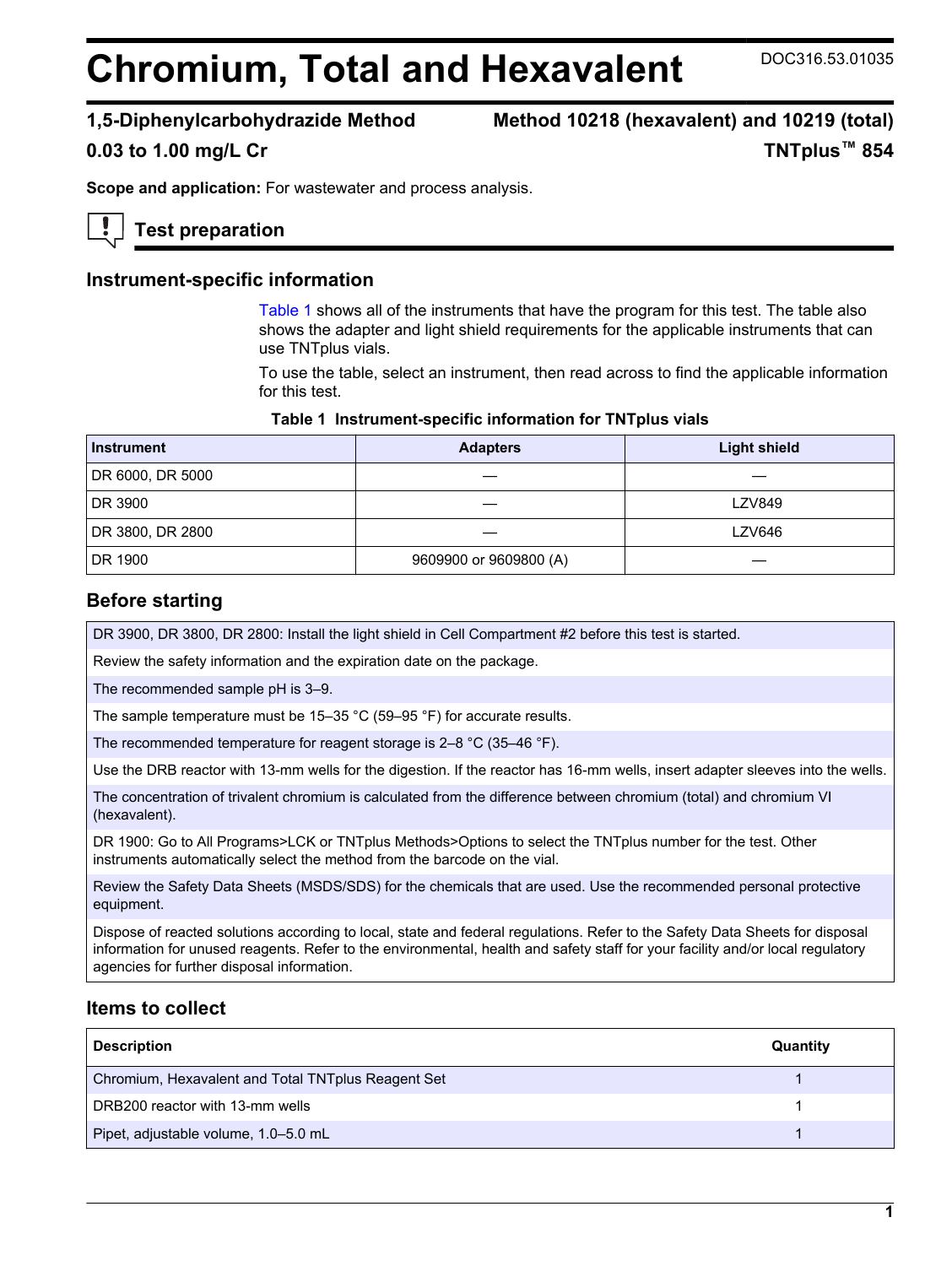# **Items to collect (continued)**

| <b>Description</b>               | Quantity |
|----------------------------------|----------|
| Pipet tips, for 1.0-5.0 mL pipet |          |
| Test tube rack                   |          |

Refer to [Consumables and replacement items](#page-4-0) on page 5 for order information.

# **Sample collection and storage**

- Collect samples in clean glass or plastic bottles.
- To preserve samples for total chromium analysis, adjust the sample pH to less than 2 with concentrated nitric acid (approximately 2 mL per liter). Keep the preserved samples at or below 6 °C (43 °F) for a maximum of 6 months. Before analysis, adjust the pH to 4 with 5 N sodium hydroxide solution.
- To preserve samples for hexavalent chromium analysis, adjust the sample pH to 8 with 8 N potassium hydroxide. Keep the preserved samples at or below 6 °C (43 °F) for a maximum of 24 hours. No pH adjustment is necessary.
- Let the sample temperature increase to room temperature before analysis.
- Correct the test result for the dilution caused by the volume additions.

# **Test procedure—total chromium**



**1.** Set the DRB200 reactor power to on. Set the temperature to 100 °C.



**2.** Carefully remove the lid from the DosiCap™ Zip cap. Remove the cap from the test vial.



**3.** Use a pipet to add 2.0 mL of sample to the test vial.



**4.** Turn the DosiCap Zip over the test vial so that the reagent side goes on the vial. Tighten the cap on the vial.



**5.** Shake the vial 2–3 times to dissolve the reagent in the cap. Look through the open end

of the DosiCap to make sure that the reagent has dissolved.



**6.** Insert the vial in the preheated DRB200 reactor. Close the lid.



**7.** Keep the vial in the reactor for 1 hour.



**8.** When the timer expires, carefully remove the vial from the reactor. Set the vial in a test tube rack. Let the temperature of the vial decrease to room temperature.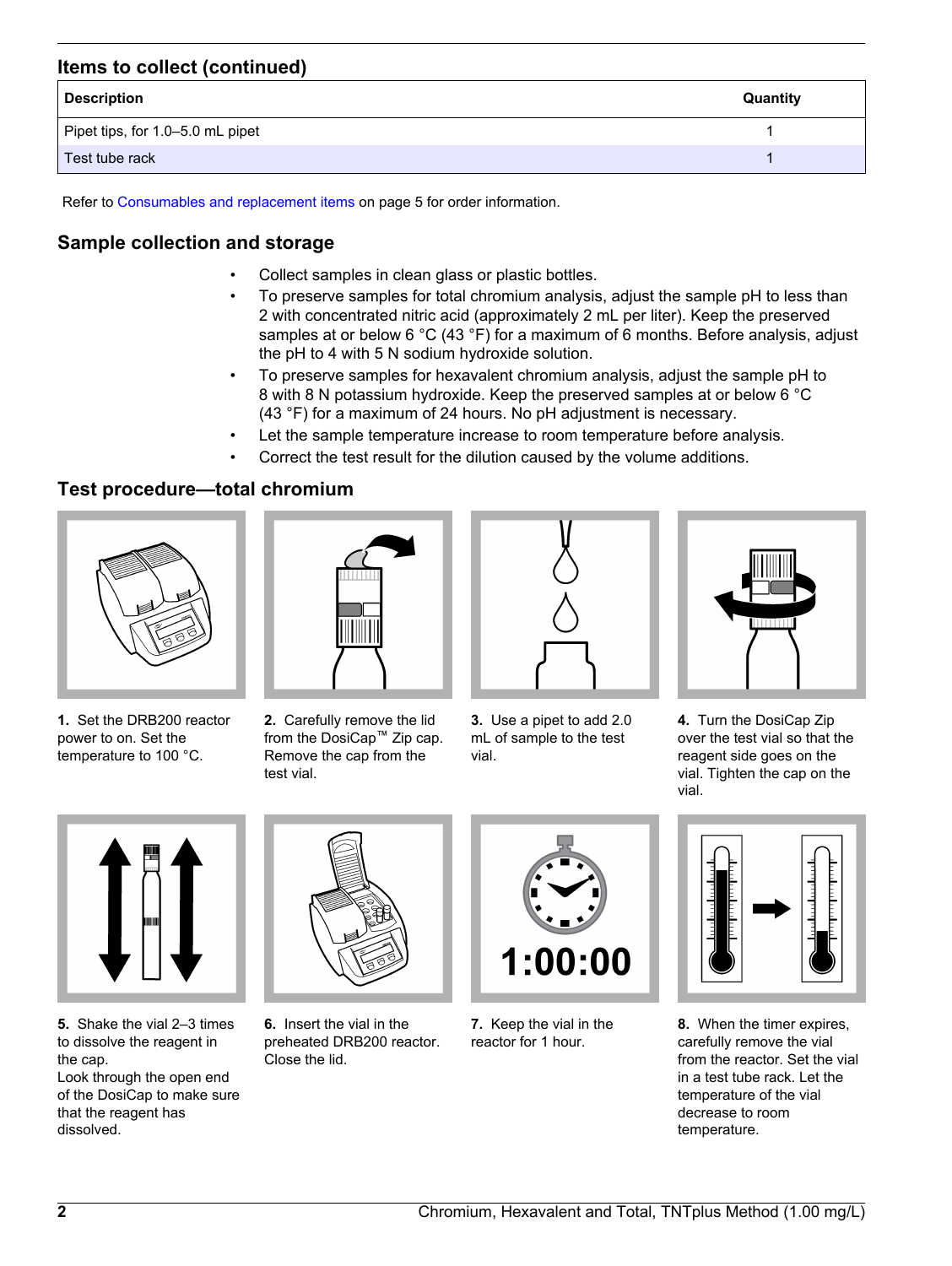

**9.** Put an orange DosiCap B on the vial.



**13.** Clean the vial.



**10.** Tighten the cap on the vial and invert the vial 2–3 times.

**Start**

**14.** DR 1900 only: Select program 854. Refer to [Before starting](#page-0-1) on page 1.

**11.** Put the vial in the test tube rack for 2–3 minutes.



**15.** Insert the vial into the cell holder. DR 1900 only: Push **READ**. Results show in mg/L Cr.

# **Test procedure—hexavalent chromium**



**1.** Use a pipet to add 2.0 mL of sample to the test vial.



**2.** Put an orange DosiCap B on the vial.



**3.** Tighten the cap on the vial and invert the vial 2–3 times.



**4.** Put the vial in the test tube rack for 2–3 minutes.



**12.** When the timer expires, invert the vial 2–3 times.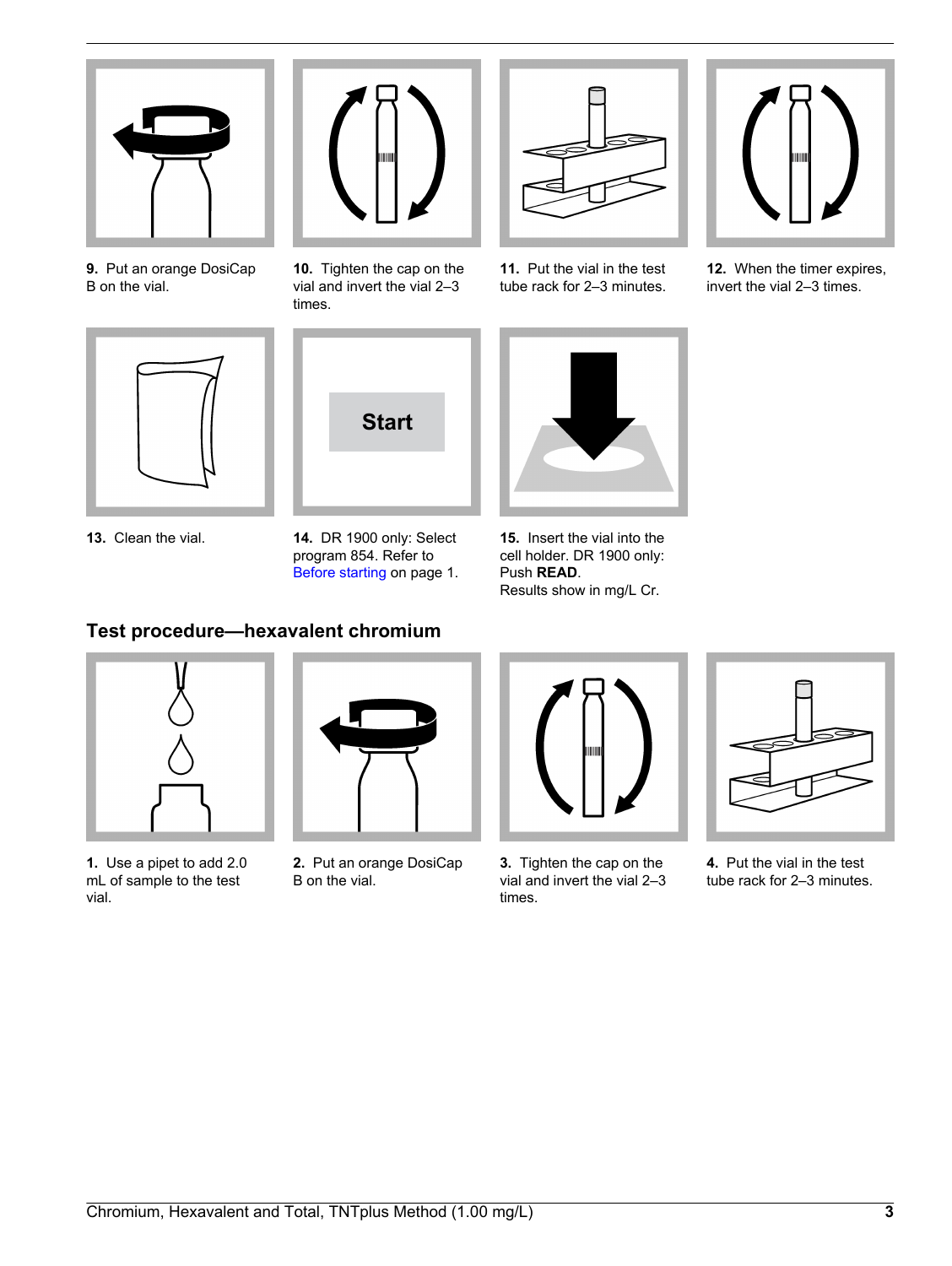







**5.** When the timer expires, invert the vial 2–3 times.

**6.** Clean the vial.

**7.** DR 1900 only: Select program 854. Refer to [Before starting](#page-0-1) on page 1.

**8.** Insert the vial into the cell holder. DR 1900 only: Push **READ**.

Results show in mg/L Cr.

# **Reagent blank correction**

For the best results, measure the reagent blank value for each new lot of reagent. Replace the sample with deionized water in the test procedure to determine the reagent blank value. Subtract the reagent blank value from the sample results automatically with the reagent blank adjust option. Measure the reagent blank value when a new lot of reagent is used.

- **1.** Use deionized water as the sample in the test procedure to measure the reagent blank value.
- **2.** Set the reagent blank function to on. The measured reagent blank value is shown.
- **3.** Accept the blank value. The reagent blank value is then subtracted from all results until the reagent blank function is set to off or a different method is selected. *Note: As an alternative, record or enter the reagent blank value at a different time. Push the highlighted reagent blank box and use the keypad to enter the value.*

# **Sample blanks**

Samples with color or turbidity can cause high results. Samples without color or turbidity do not require sample blanks. The digestion in the total chromium test procedure usually removes all color and turbidity. A sample blank is not necessary. To adjust for color or turbidity, do the hexavalent chromium test procedure. Use the steps that follow to find the sample blank.

- **1.** Do the test procedure, but do not add the reagent.
- **2.** Subtract the value from the final procedure step from the initial sample value to get the corrected sample concentration. The results are given as dissolved hexavalent chromium.

*Note: As an alternative, filter samples that have only turbidity through a membrane filter, then analyze.*

# **Interferences**

[Table 2](#page-4-1) shows that the listed ions were individually examined to the given concentrations and do not cause interference. No cumulative effects or influences of other ions were found.

Larger amounts of iron, copper and reducing and oxidizing agents give low-bias results. Lead, mercury and tin give high-bias results.

Undissolved chromium is not found with the determination of chromium(VI). An analyte concentration more than (20 mg/L) in excess of the stated range adversely affects color formation, resulting in a false reading within the method range.

Verify the measurement results with sample dilutions or standard additions.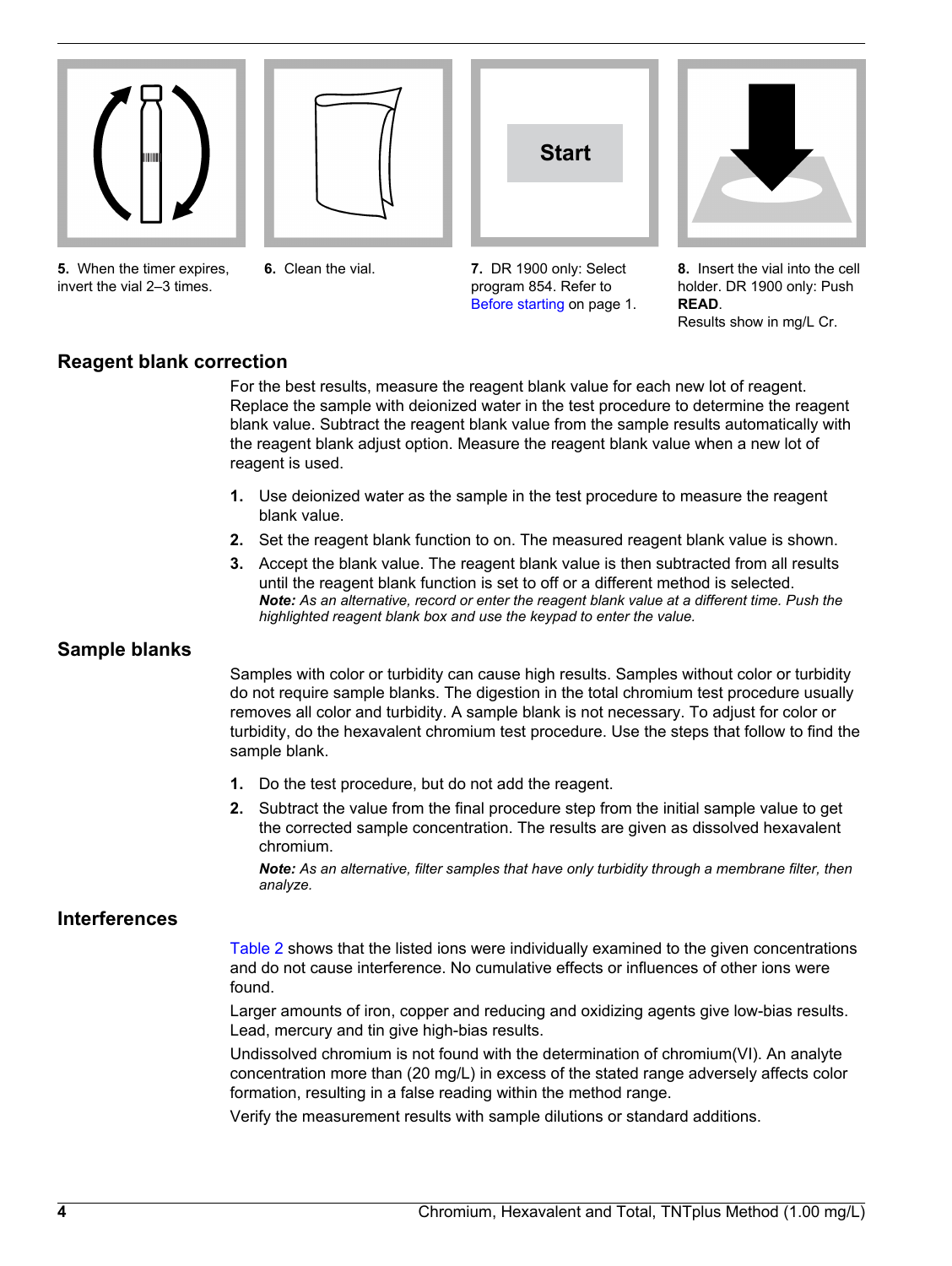#### **Table 2 Interfering substances**

<span id="page-4-1"></span>

| <b>Interfering substance</b>                                                            | Interference level |
|-----------------------------------------------------------------------------------------|--------------------|
| $SO_4^2$ <sup>-</sup> , Na <sup>+</sup> , K <sup>+</sup> , NO <sub>3</sub> <sup>-</sup> | 2000 mg/L          |
| $\mathsf{C}\mathsf{I}^-$                                                                | 1000 mg/L          |
| $Ca2+$                                                                                  | 125 mg/L           |
| $Mg^{2+}$ , NH <sub>4</sub> <sup>+</sup>                                                | 100 mg/L           |
| $Zn^{2+}$ , Ni <sup>2+</sup> , Co <sup>2+</sup> , Cd <sup>2+</sup>                      | 50 mg/L            |
| $Pb^{2+}$                                                                               | 25 mg/L            |
| $Cu^{2+}$ , $Fe^{3+}$                                                                   | 10 mg/L            |
| $Ag+$                                                                                   | 5 mg/L             |
| $Sn^{2+}$                                                                               | 1 mg/L             |

# **Accuracy check**

#### **Standard solution method**

Use the standard solution method to validate the test procedure, the reagents and the instrument.

Items to collect:

- 50-mg/L Chromium Standard Solution (use trivalent chromium for total chromium procedure)
- 100-mL volumetric flask, Class A
- 1.0-mL volumetric pipet, Class A and pipet filler safety bulb
- Deionized water
- **1.** Prepare a 0.50-mg/L chromium standard solution as follows:
	- **a.** Use a pipet to add 1.0 mL of a 50-mg/L chromium standard solution into the volumetric flask. Use a trivalent chromium standard solution to verify the total chromium procedure. Use a hexavalent chromium standard solution to verify the hexavalent chromium procedure.
	- **b.** Dilute to the mark with deionized water. Mix well. Prepare this solution daily.
- **2.** Use the test procedure to measure the concentration of the prepared standard solution.
- **3.** Compare the expected result to the actual result.

*Note: The factory calibration can be adjusted slightly with the standard adjust option so that the instrument shows the expected value of the standard solution. The adjusted calibration is then used for all test results. This adjustment can increase the test accuracy when there are slight variations in the reagents or instruments.*

### **Summary of Method**

In the total chromium procedure, all chromium in the sample is oxidized to hexavalent chromium ( $Cr<sup>6+</sup>$ ). The hexavalent chromium then reacts with 1,5-diphenylcarbazide to form 1,5-diphenylcarbazone. The amount of red color formed with hexavalent chromium is directly proportional to the amount of chromium in the sample. To determine trivalent chromium, subtract the results of a separate hexavalent chromium test from the results of the total chromium test. The measurement wavelength is 543 nm.

# **Consumables and replacement items**

#### **Required reagents**

<span id="page-4-0"></span>

| <b>Description</b>                                 | <b>Quantity/Test</b> | Unit      | Item no.      |
|----------------------------------------------------|----------------------|-----------|---------------|
| Chromium, Hexavalent and Total TNTplus Reagent Set |                      | $25$ /pkq | <b>TNT854</b> |